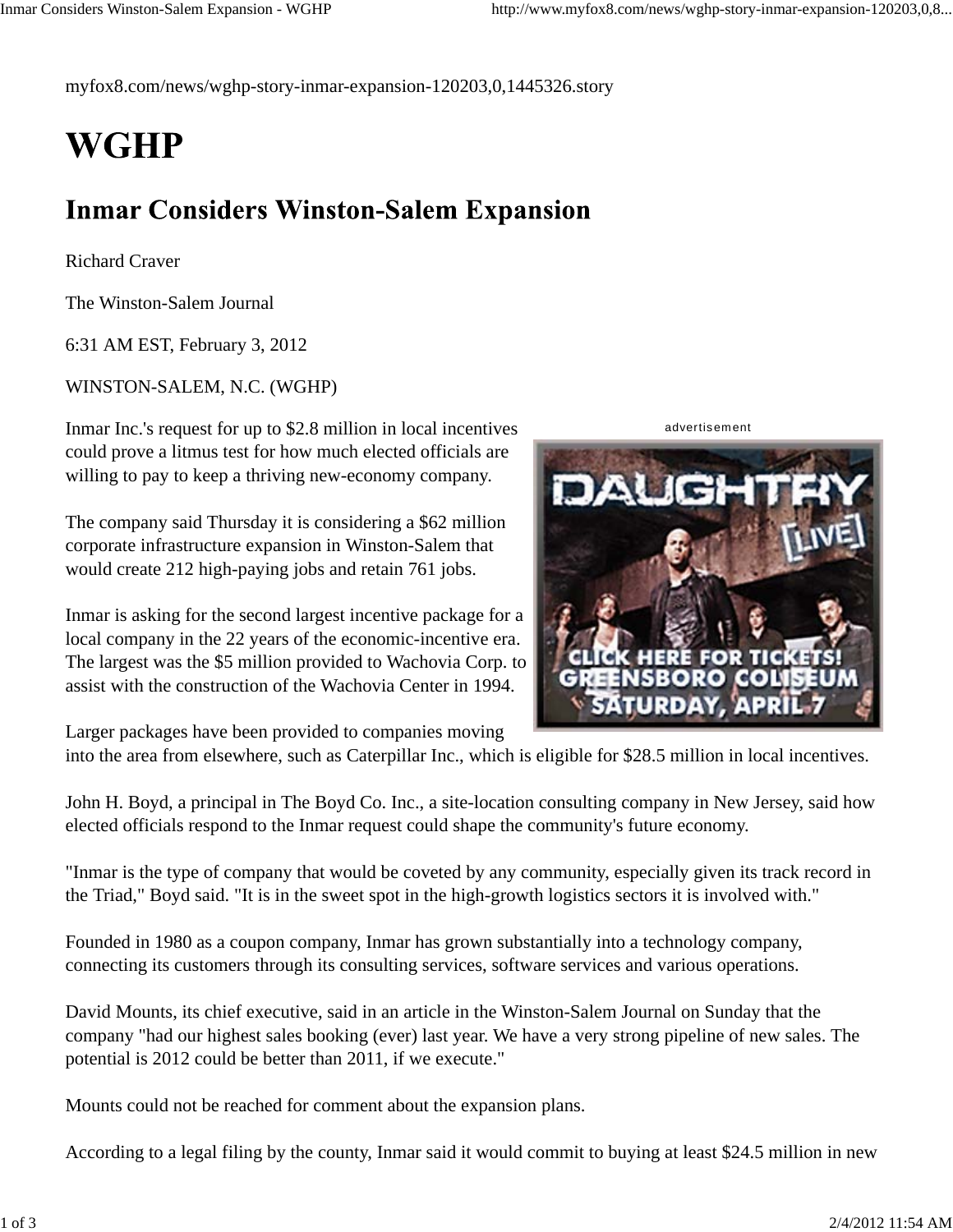equipment and spending at least \$37.5 million on other capital investments. The average wage for the new jobs would be \$72,783.

It is considering sites outside the state for the expansion.

"Inmar's site assessment for its Winston-Salem headquarters is ongoing," said Sharon Joyner-Payne, the company's vice president of communications. "We continue to evaluate location alternatives in an effort to optimize our ability to support our growing business operations.

"We anticipate an announcement of our assessment in the near future."

The company wants up to \$1.75 million in performance-based incentives from the Winston-Salem City Council and up to \$1.05 million from the Forsyth County Board of Commissioners.

A hearing on the county incentives will be held at 6 p.m. Feb. 13. A city hearing has not been set. The county incentives would be provided over seven years, while the city incentives would be over 10 years.

Mayor Allen Joines said Inmar is a strategically important company to the community. "We are obviously anxious about potential loss of jobs to other Inmar locations," he said.

Gayle Anderson, president and chief executive of the Winston-Salem Chamber of Commerce, said the state is considering an incentive offer.

Typically, to qualify for state incentives as an existing North Carolina business, a company must be considering moving its headquarters out of state. A grant from the One North Carolina Fund typically requires a local match, whereas the Job Development Investment Grant involves a larger, more complicated incentive deal.

"They are very serious about considering out-of-state locations," Anderson said. "We can't comment on where they may be.

"This project hits the mark for all the things you would look for with an expanding local business. It is a corporate headquarters expansion, with new high-paying, high-tech jobs, for a successful global company with Winston-Salem roots. It has a business plan that gives it the potential for substantial growth in the short and long term."

Inmar wants to expand its headquarters by moving it to an undisclosed building where it would operate on a lease of at least 10 years. It is currently based at 2601 Pilgrim Ct. Inmar, which has 4,500 employees in North America, recently started running out of headquarters space. The company said it struggled to recently add 120 local employees, citing a lack of enough qualified candidates in information technology, accounting, customer service and operations.

Three weeks ago, the company moved 100 of those employees to a new site at 3334 Healy Drive. By the end of February, 200 people will be at the Healy site.

Boyd said the Inmar package will determine how sensitive elected officials are to the needs of growing local businesses.